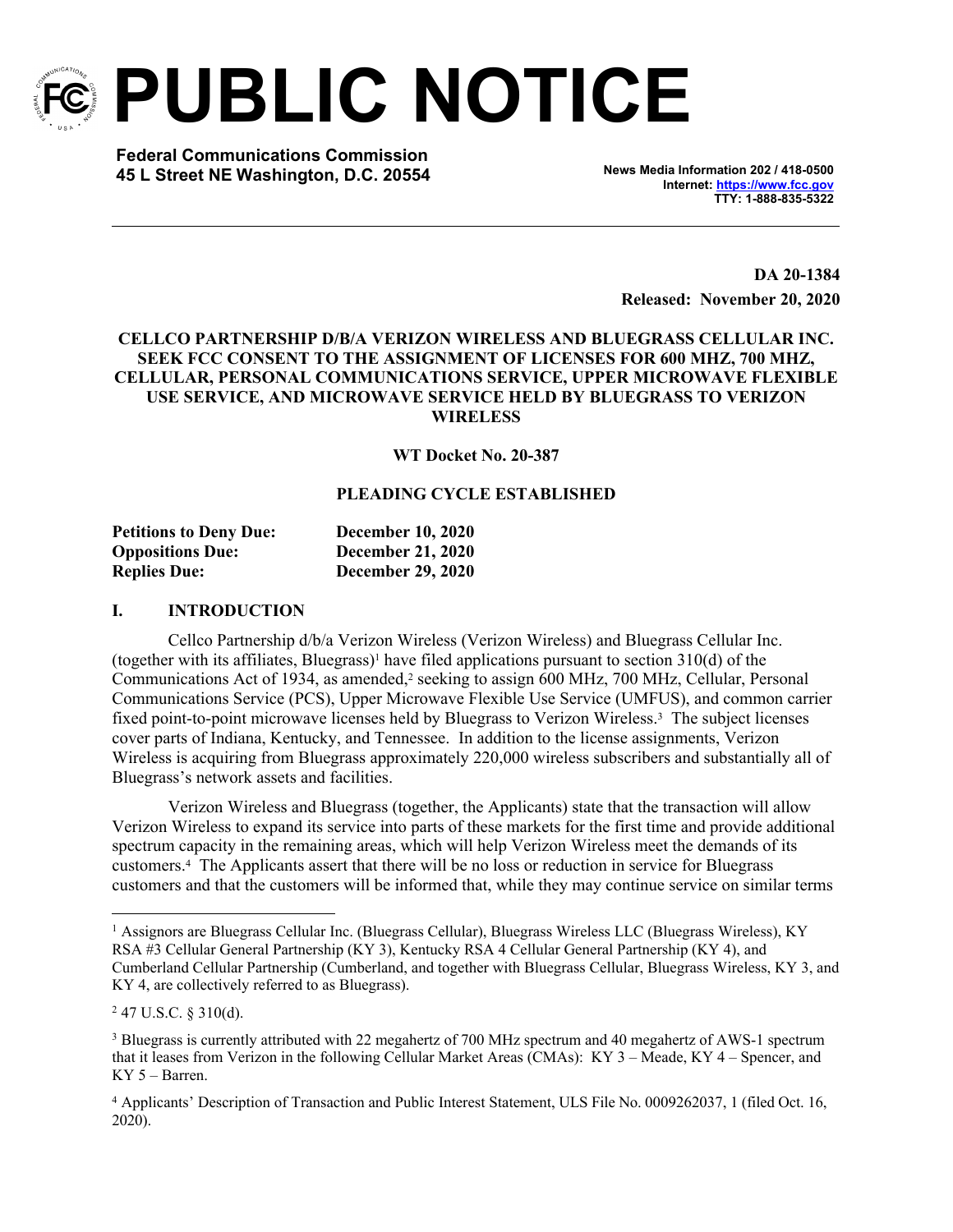and conditions with Verizon Wireless, they are not obligated to do so.<sup>5</sup>

Our preliminary review of the spectrum exhibit submitted by the Applicants indicates that, as a result of the proposed transaction, Verizon Wireless would acquire an additional 10 megahertz to 74 megahertz of low- and mid-band spectrum in 68 counties covering all or parts of 11 CMAs in Indiana, Kentucky, and Tennessee. Post-transaction, Verizon Wireless would hold a maximum of 161 megahertz of spectrum, including up to 81 megahertz of below-1-GHz spectrum across parts of these geographic areas.<sup>6</sup> In addition, Verizon Wireless would acquire 200 to 1,150 megahertz of millimeter-wave spectrum across parts of the counties.<sup>7</sup> Post-transaction, Verizon Wireless would hold between 1,300 to 2,150 megahertz of millimeter-wave spectrum across all or parts of the CMAs.

### **II. SECTION 310(D) APPLICATIONS**

The applications for the assignment of licenses from Bluegrass to Verizon Wireless have been assigned the following file numbers:

| File No.   | Licensee/Assignor                              | <b>Assignee</b>    | <b>Lead Call Sign</b> |
|------------|------------------------------------------------|--------------------|-----------------------|
| 0009262037 | Bluegrass Cellular Inc.                        | Cellco Partnership | WPWU918               |
| 0009262040 | <b>Bluegrass Wireless LLC</b>                  | Cellco Partnership | WPOK618               |
| 0009262182 | Cumberland Cellular Partnership                | Cellco Partnership | <b>KNKN814</b>        |
| 0009262184 | Kentucky RSA 3 Cellular General<br>Partnership | Cellco Partnership | KNKN867               |
| 0009262187 | Kentucky RSA 4 Cellular General<br>Partnership | Cellco Partnership | KNKN795               |

## **III.** *EX PARTE* **STATUS OF THIS PROCEEDING**

Pursuant to section  $1.1200(a)$  of the Commission's rules,<sup>8</sup> the Commission may adopt modified or more stringent *ex parte* procedures in particular proceedings if the public interest so requires. We announce that this proceeding will be governed by permit-but-disclose *ex parte* procedures that are applicable to non-restricted proceedings under section 1.1206 of the Commission's rules.<sup>9</sup>

 $^7$  The Commission adopted a separate threshold for high-band (i.e., millimeter-wave) spectrum holdings, with an associated trigger of 1,850 megahertz, as an initial analytical tool to aid in identifying certain markets for further review in proposed secondary market transactions. *Use of Spectrum Bands Above 24 GHz for Mobile Radio Services et al.*, GN Docket No. 14-177, Second Report and Order, Second Further Notice of Proposed Rulemaking, Order on Reconsideration, and Memorandum Opinion and Order, 32 FCC Rcd 10988, 11011, para. 74 (2017); *see also Use of Mobile Spectrum Bands Above 24 GHz For Mobile Radio Services et al.*, GN Docket No. 14-177, Report and Order and Further Notice of Proposed Rulemaking, 31 FCC Rcd 8014, 8083-84, paras. 188-189 (2016).

<sup>8</sup> 47 CFR § 1.1200(a).

<sup>9</sup> 47 CFR § 1.1206.

<sup>5</sup> Applicants' Description of Transaction and Public Interest Statement, ULS File No. 0009262037, 1 (filed Oct. 16, 2020).

<sup>6</sup> The *Mobile Spectrum Holdings Report and Order* requires that we treat any proposed increase in below-1-GHz spectrum holdings resulting in the acquiring entity holding approximately one-third or more of the suitable and available spectrum below 1 GHz as an "enhanced factor" in our case-by-case review. *Policies Regarding Mobile Spectrum Holdings; Expanding the Economic and Innovation Opportunities of Spectrum Through Incentive Auctions*, WT Docket No. 12-269, GN Docket No. 12-268, Report and Order, 29 FCC 6133, 6240, paras. 286-88 (2014) (*Mobile Spectrum Holdings Report and Order*), *recon. denied*, Order on Reconsideration, 30 FCC Rcd 8635 (2015).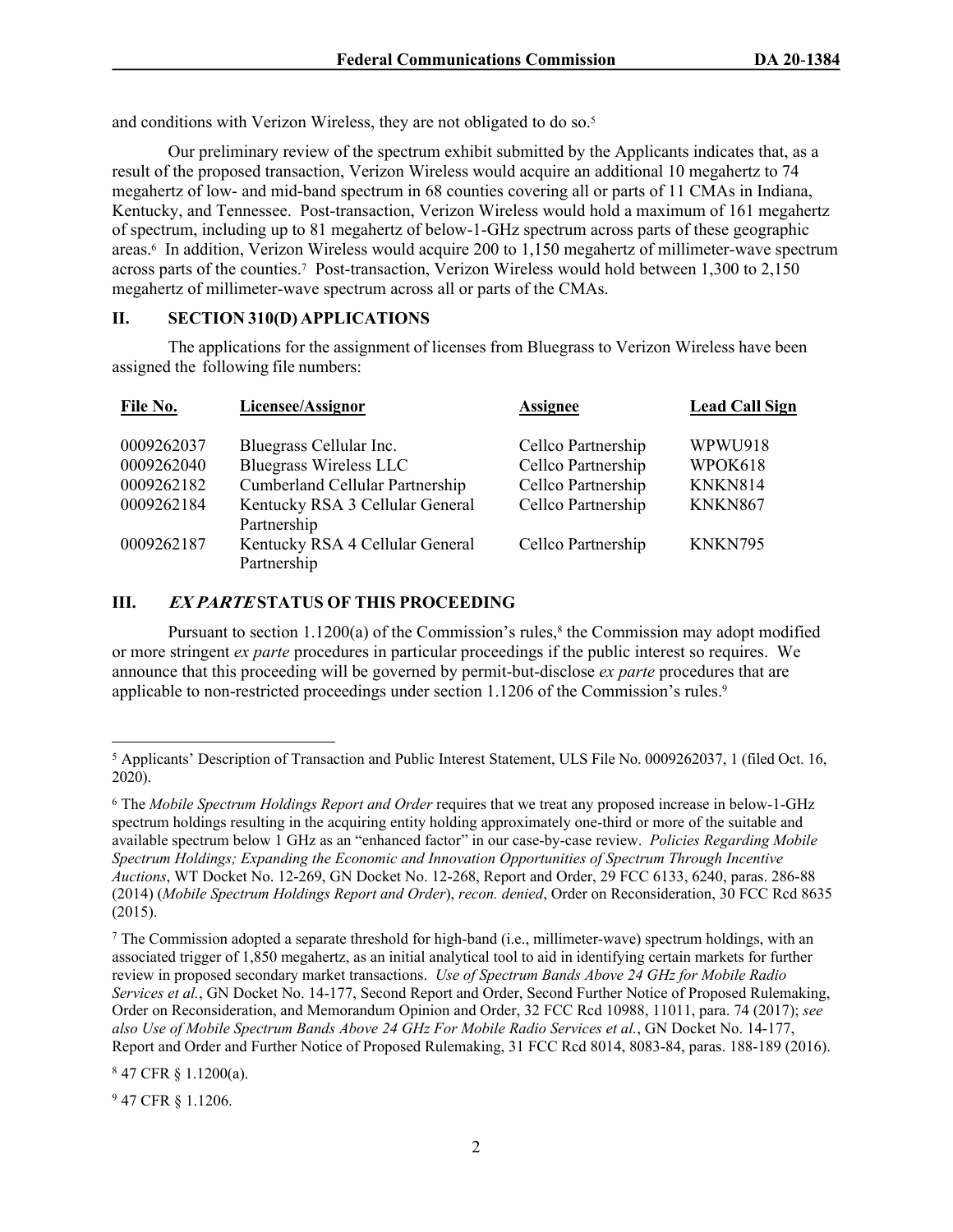Persons making *ex parte* presentations must file a copy of any written presentation or a memorandum summarizing any oral presentation within two business days after the presentation (unless a different deadline applicable to the Sunshine period applies). Persons making oral *ex parte* presentations are reminded that memoranda summarizing the presentation must (1) list all persons attending or otherwise participating in the meeting at which the *ex parte* presentation was made, and (2) summarize all data presented and arguments made during the presentation. If the presentation consisted in whole or in part of the presentation of data or arguments already reflected in the presenter's written comments, memoranda or other filings in the proceeding, the presenter may provide citations to such data or arguments in his or her prior comments, memoranda, or other filings (specifying the relevant page and/or paragraph numbers where such data or arguments can be found) in lieu of summarizing them in the memorandum. Documents shown or given to Commission staff during *ex parte* meetings are deemed to be written *ex parte* presentations and must be filed consistent with rule 1.1206(b). In proceedings governed by rule 1.49(f) or for which the Commission has made available a method of electronic filing, written *ex parte* presentations and memoranda summarizing oral *ex parte* presentations, and all attachments thereto, must be filed through the electronic comment filing system available for that proceeding, and must be filed in their native format (*e.g.*, .doc, .xml, .ppt, searchable .pdf). Participants in this proceeding should familiarize themselves with the Commission's *ex parte* rules.

## **IV. GENERAL INFORMATION**

The assignment applications have been found, upon initial review, to be acceptable for filing. The Commission reserves the right to return any application if, upon further examination, it is determined to be defective and not in conformance with the Commission's rules or policies.

Interested parties must file petitions to deny no later than **December 10, 2020**. Persons and entities that file petitions to deny become parties to the proceeding. They may participate fully in the proceeding, including seeking access to any confidential information that may be filed under a protective order, seeking reconsideration of decisions, and filing appeals of a final decision to the courts. Oppositions to such pleadings must be filed no later than **December 21, 2020**. Replies to such pleadings must be filed no later than **December 29, 2020**. All filings concerning matters referenced in this Public Notice should refer to WT Docket No. 20-387.

**To allow the Commission to consider fully all substantive issues regarding the application in as timely and efficient a manner as possible, petitioners and commenters should raise all issues in their initial filings. New issues may not be raised in responses or replies.10 A party or interested person seeking to raise a new issue after the pleading cycle has closed must show good cause why it was not possible for it to have raised the issue previously. Submissions after the pleading cycle has closed that seek to raise new issues based on new facts or newly discovered facts should be filed within 15 days after such facts are discovered. Absent such a showing of good cause, any issues not timely raised may be disregarded by the Commission.**

Submissions in this matter may be filed electronically (i.e., through ECFS) or by filing paper copies.

- Electronic Filers: Submissions may be filed electronically using the Internet by accessing the ECFS: [http://apps.fcc.gov/ecfs/.](http://apps.fcc.gov/ecfs/)
- Paper Filers: Parties who choose to file by paper must file an original and one copy of each filing.

<sup>10</sup> 47 CFR § 1.45(c).